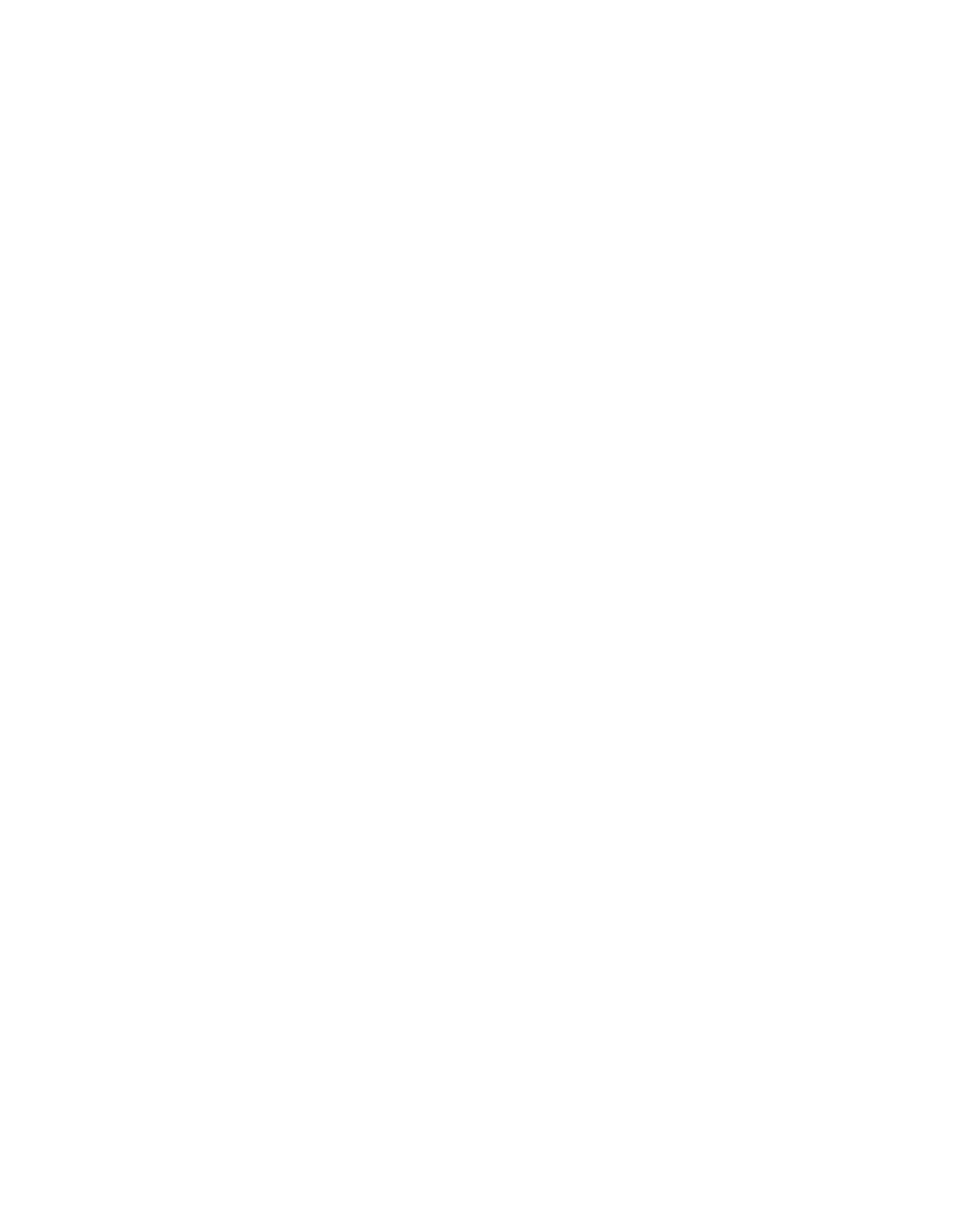

### Training Environmental Stewards from Mountains to Ocean

A Water Quality Training Curriculum

### Table of Contents

- 1. Acknowledgements
- 2. Introduction
- 3. Watersheds, the Water Cycle and You
- 4. Forests and Water Resources
- 5. Protecting Water One Neighborhood at a Time
- 6. Agriculture and the Health of Your Watershed
- 7. Caring for Livestock with Water Quality in Mind
- 8. Recreation and Water Quality
- 9. Appendix: Water Law Resource List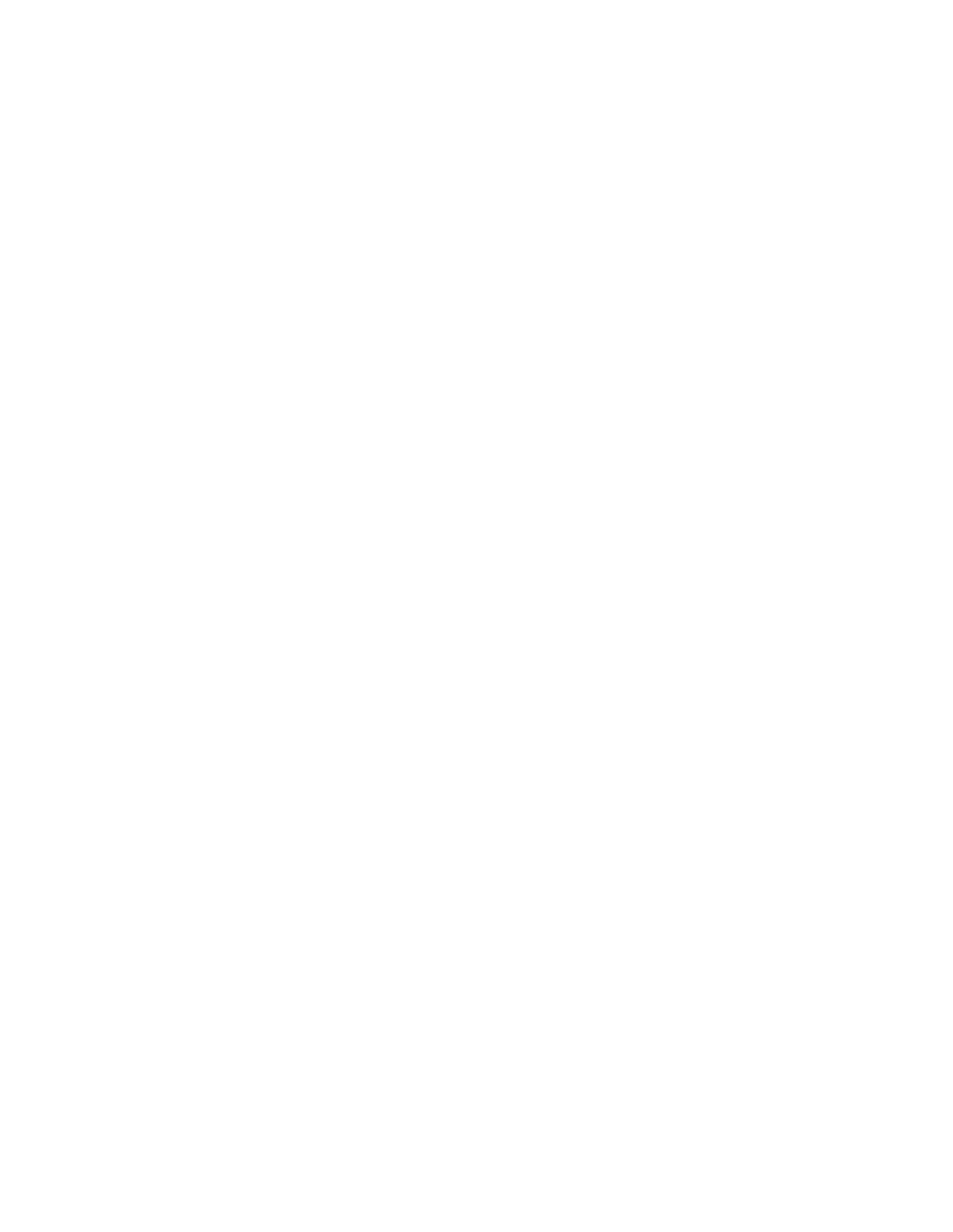## **WASHINGTON STATE UNIVERSITY FXTENSION**

### Acknowledgements

*(Presented alphabetically)*

Primary Authors: Brad Gaolach, PhD County Director, Washington State University King County Extension

Amy Grotta, MS Extension Educator, Washington State University King County Extension

Paul Racette, MS Extension Watershed Stewardship Program Coordinator, Washington State University King County Extension

Tara Zimmerman, MS Extension Educator, Washington State University King County Extension

Contributors: Darcy Batura, BA Extension Educator, Washington State University King County Extension

Greta Cook Extension Livestock Program Coordinator, Washington State University King County **Extension** 

Paige Igoe, MS Extension Watershed Steward, Washington State University King County Extension

Sylvia Kantor, MS Extension Educator, Washington State University King County Extension

Reviewers: James Dobrowolski, PhD Watershed Extension Specialist, Washington State University, Department of Natural Resource Sciences

Don Hanley, PhD Extension Forester, Washington State University, Department of Natural Resource Sciences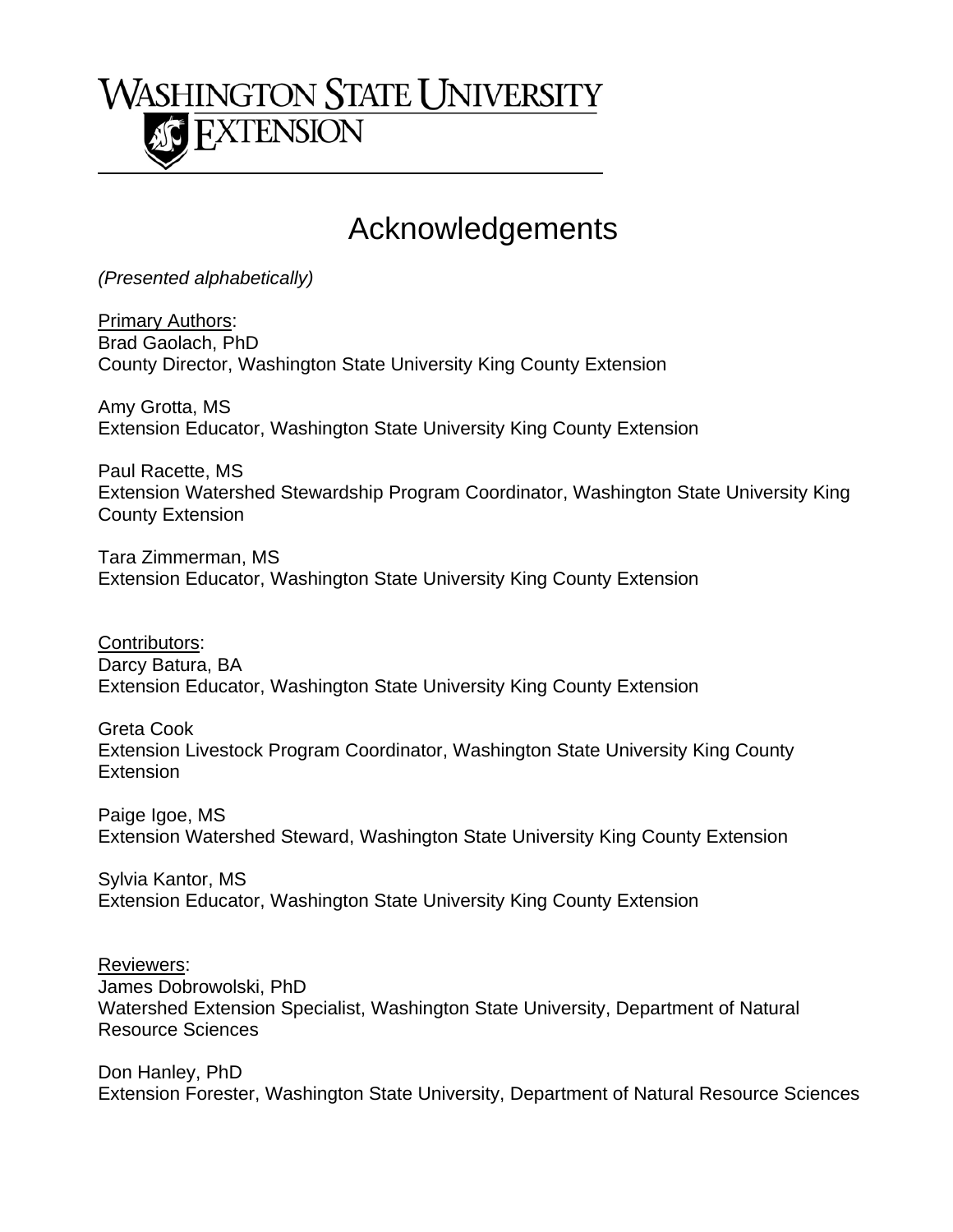Tipton Hudson, MNR Extension Educator, Washington State University Kittitas County Extension

Todd Murray, MS Extension Educator, Washington State University King County Extension

Pat Pearson, MS Extension Educator, Washington State University Jefferson County Extension

Jan Seago, MPA Pacific Northwest Land Grant Institution's Liaison to EPA

Robert Simmons, MS

County Director, Washington State University Mason County Extension

Additional Thanks To:

Beach Watcher Program Coordinators Chrys Bertolotto, Rowann Tallman, David Freed and Cheryl Lovato Niles for their comments on earlier drafts.

Editor: Acacia Larson, MPH Curriculum Editor, Washington State University King County Extension

Front cover and module cover graphics adapted from "Fit for a King" poster. Artwork by Ben Garrison, funded by King Conservation District, sponsored by WRIA 9 Forum of Local Governments in the Green/Duwamish and Central Puget Sound Watershed.

This material is based upon work supported by the Cooperative State Research, Education, and Extension Service, U.S. Department of Agriculture, under Agreement No. 2002-51130- 01940.

Any opinions, findings, conclusions, or recommendations expressed in this publication are those of the author(s) and do not necessarily reflect the view of the U.S. Department of Agriculture.



Applying knowledge to improve water quality

**National** 

# **Water Program**

A Partnership of USDA CSREES & Land Grant Colleges and Universities

*Extension programs and employment are available to all without discrimination. Evidence of noncompliance may be reported through your local Extension office.*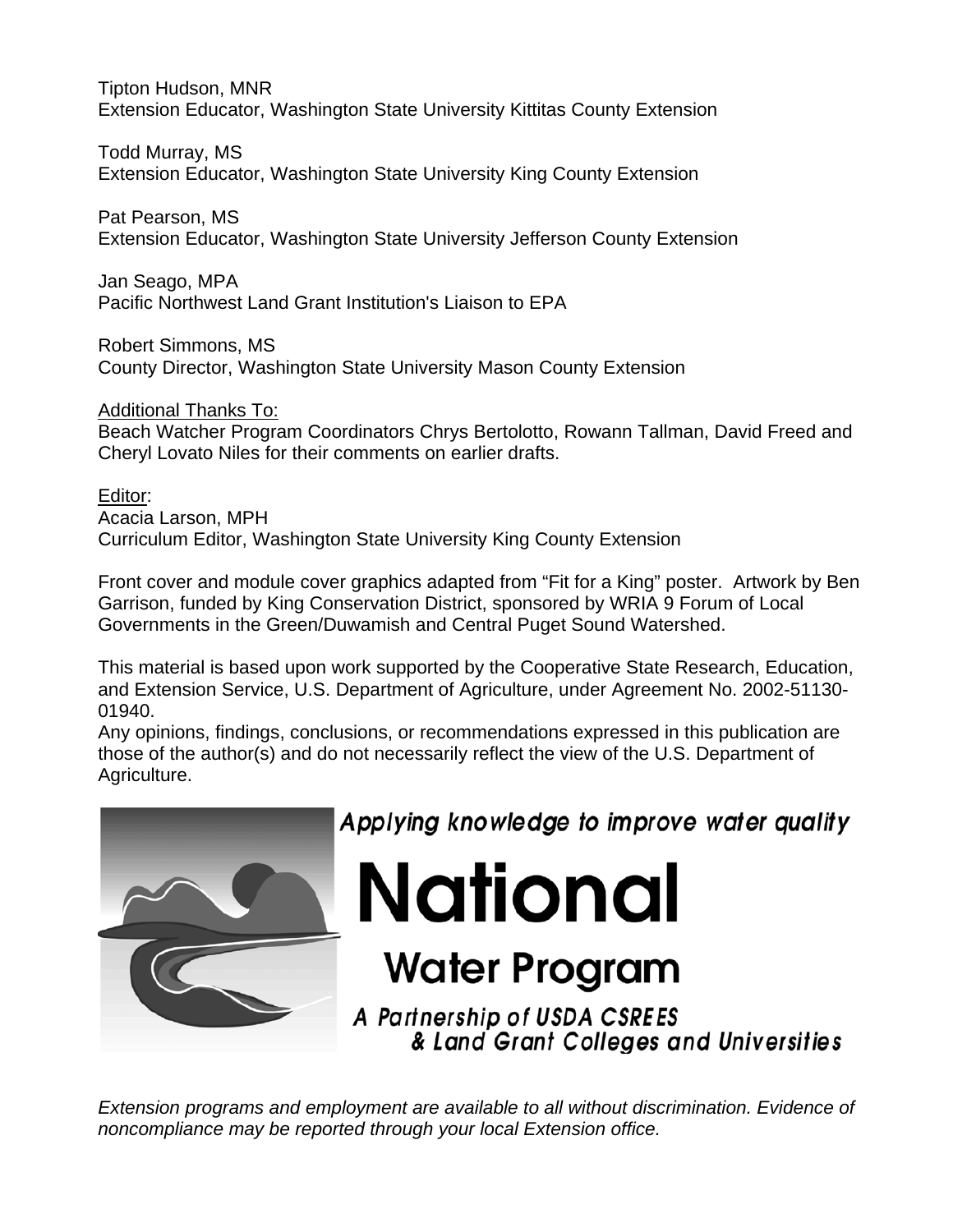

Training Environmental Stewards form Mountains to Ocean

# Introduction

### Purpose Statement

*To provide a coordinated approach for training volunteers about preserving water quality and quantity across a diversity of land uses, particularly those that you would experience when traveling from the ridge of the Cascade Mountains to the shores of Puget Sound and the Pacific Ocean.* 

Our goal is to train volunteers as "natural resource stewards". This document is a water quality volunteer training curriculum designed to teach sustainable landuse practices that reduce human impacts in the Pacific Northwest. It may be used as a stand-alone course, or modules may be integrated into existing volunteer training programs such as Master Gardener, Extension Watershed Steward, Beach Watcher, or Extension Livestock Advisor programs. Extension Faculty members have developed this curriculum in cooperation with regional experts, and with funding from USDA-CSREES. It has been piloted in several WSU Extension programs and is available for use throughout the Pacific Northwest.

#### How to Use this Curriculum

The curriculum is divided into 6 separate modules. Each module can stand alone as an individual presentation, or the curriculum may be used in its entirety to deliver a complete water quality stewardship training.

**CD Contents:** In addition to the files in their original formats (PowerPoint, Word, etc.), the CD contains each module in PDF format for ease of printing. The PDF files are formatted for double-sided printing. When printing the curriculum in its entirety, it is suggested that binder divider tabs be used to separate each module, to facilitate navigation.

**Organization:** Each module may contain the following sections:

- 1. Cover Page
- 2. Title Page: learning objectives, table of contents
- 3. Presentation Outline: overview of topics covered in the presentation
- 4. Presentation Slides and Speaker Notes (PowerPoint)
- 5. Handouts